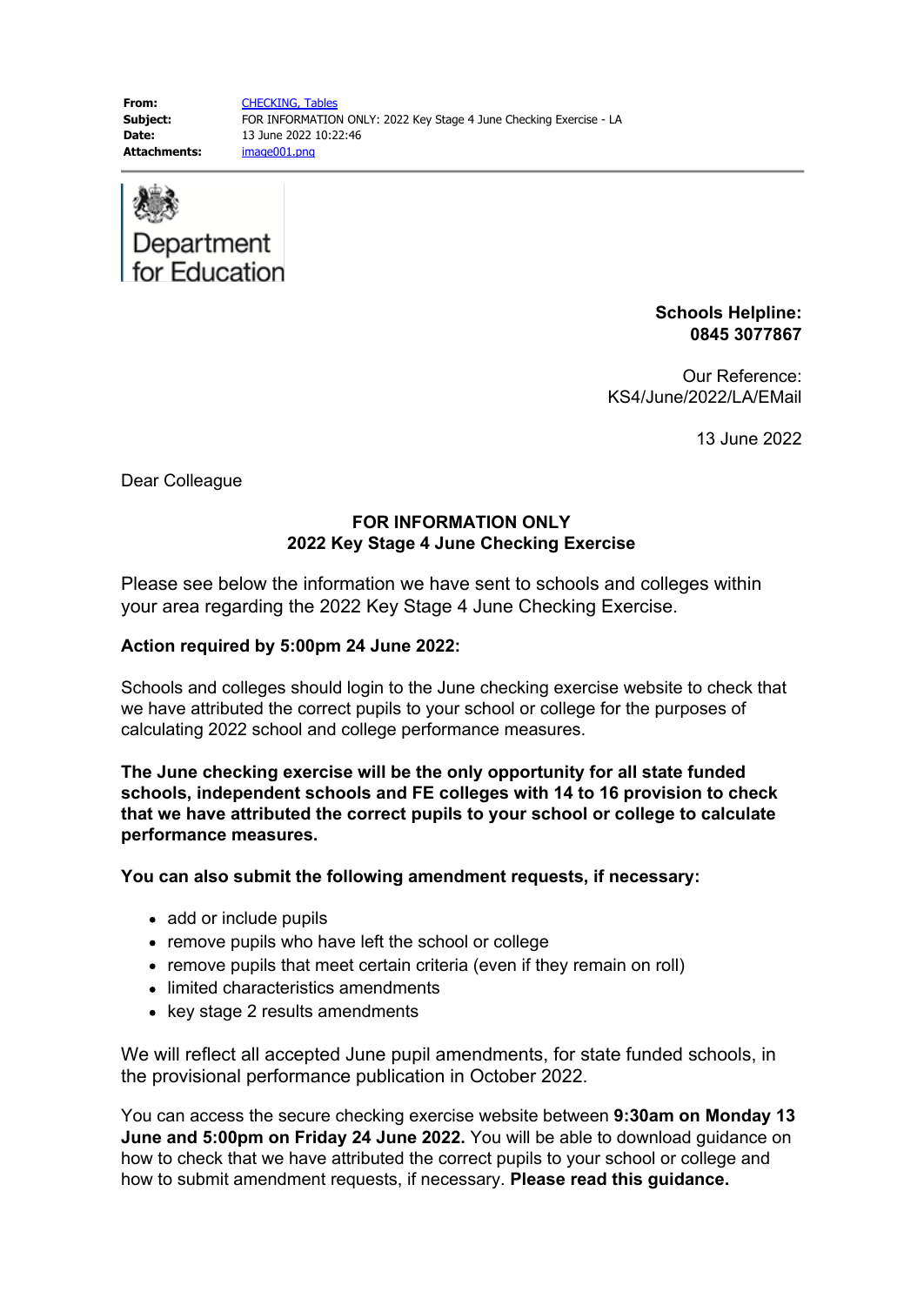You must submit all amendment requests and upload any supporting documentation by **5:00pm on Friday 24 June 2022.**

## **Checking school or college details:**

We take establishment information, such as the headteacher/principal and the school or college address for the performance measures from Get Information about Schools (GIAS). It is important that you check your school or college's information, including your DfE number, in [GIAS](https://protect-eu.mimecast.com/s/DnoDCj275UglnqxtWtTd8?domain=get-information-schools.service.gov.uk/). Failure to do so may result in incorrect information being published about your school or college.

#### **Website details:**

To access the checking exercise, please go to:

[https://tableschecking.education.gov.uk](https://protect-eu.mimecast.com/s/M6I9Ck59BcgYOQJtVTgOQ?domain=tableschecking.education.gov.uk)

Select **'2022 KS4 June Checking Exercise'** and log in with your username and password.

- If you have forgotten your username, please use the 'Forgotten Username' link on the website.
- If you have forgotten your password or it has expired please use the 'Forgotten' Password' link on the website

If you need further help logging in, please follow the appropriate instructions on the checking website. You can access these instructions using the links at the bottom of the '**2022 KS4 June Checking Exercise'** login screen.

If you do not have a Headteacher/Principal Account you must complete the following actions here:

[https://tableschecking.education.gov.uk](https://protect-eu.mimecast.com/s/M6I9Ck59BcgYOQJtVTgOQ?domain=tableschecking.education.gov.uk)

- click the 'Contact Us' link on the home page and complete the form, selecting 'New Headteacher/Principal Account' under 'Enquiry type'. You will then need to:
	- confirm your full name
	- confirm your school or college's DfE number
	- confirm you are the headteacher/principal
	- confirm your official headteacher/principal email address
	- provide a contact telephone number

We will action your request and create a new account. We will email the account details to you.

You will then be able to create and manage login accounts for your chosen staff members.

Please review and, if necessary, update your details on **GIAS** before requesting a Headteacher/Principal Account.